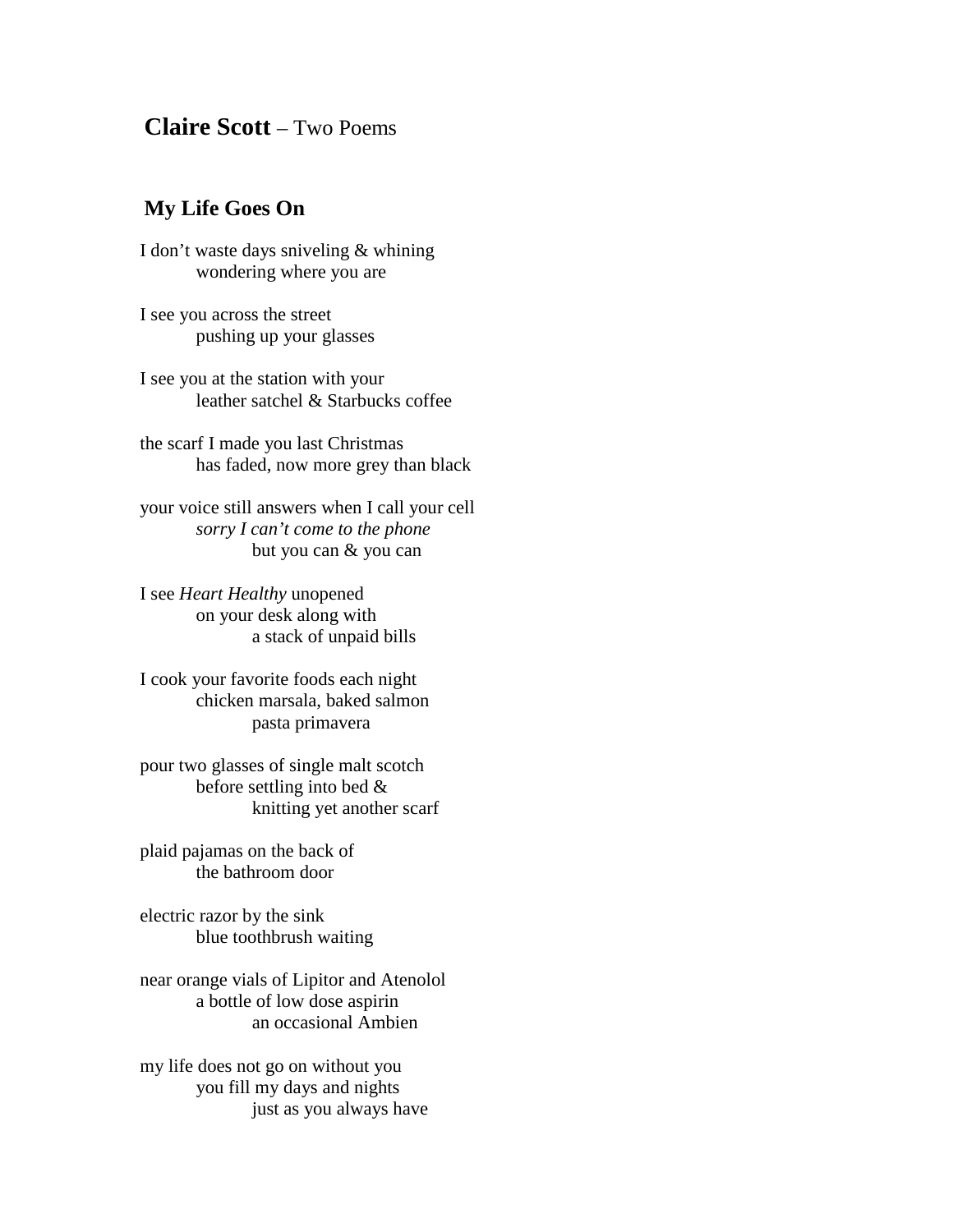## **Foolproof**

I remember the torrential rain that night, that I almost didn't go almost didn't get a chance to try out Plan #1 that had taken over six weeks to create on maps & spreadsheets encrypted on my computer but I did go at 11 pm when the neighborhood is dark only a cheap plastic raincoat no umbrella only a paring knife & a knuckle bone no mask, no wig

pulled into my planned parking space just out of sight walked casually toward the house checking for lights crawled through the kitchen window with its broken lock slipped Sophie the knuckle bone dabbed chloroform unto a cloth crept upstairs to the bedroom toward the right side of the bed pressed the cloth over his nose & counted to ten shoved the knife into his heart twisting sweet revenge pocketed his gold Rolex watch his ruby ring in the top left drawer dumped his files on the floor tossed his clothes around the room walked slowly slowly to my car & drove home after dropping the bloody raincoat, the watch & the ring into an accommodating dumpster

not bad for a night's work

Plan #2: practiced on Paul, the two-timing shit a slinky red dress & a cocktail laced with cyanide

Plan #3: with Seth who mainlined my bank account the lure of sweet smelling salts in an acid bath